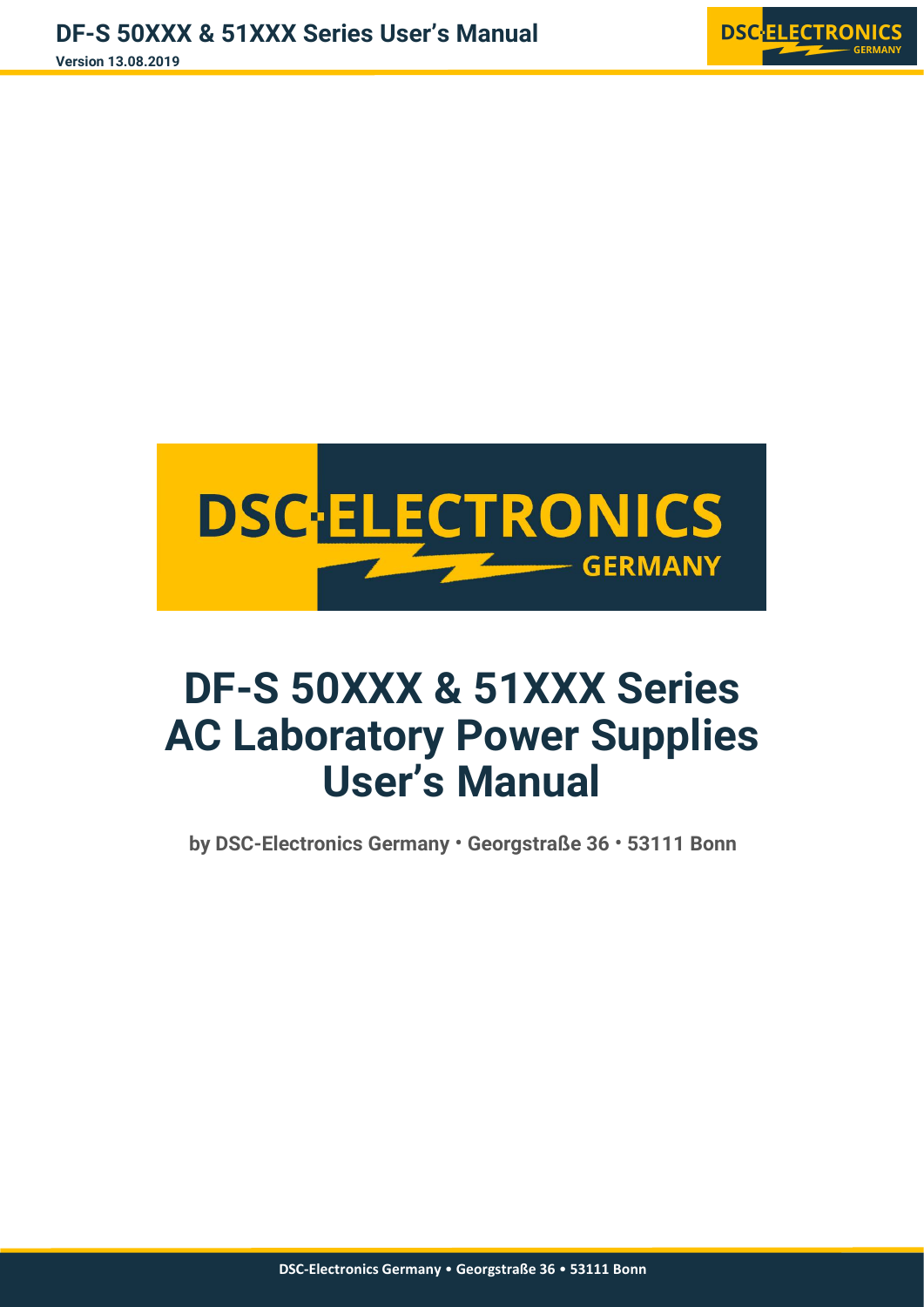

### **Version 13.08.2019**

### **1. Connection**

Our devices are pre-configured to the power grid chosen with order (if not specified otherwise, our devices are manufactured for the EU power grid 230V 50Hz). Subsequent adjustment after delivery is not possible. Connecting the device to an unsuitable power source will void any warranty.

|                                      | 1 Phase / EU Power Grid                                  |
|--------------------------------------|----------------------------------------------------------|
| Voltage (Recommended)                | 230V ± 10% AC                                            |
| Voltage (Max.)                       | 250V AC                                                  |
| Frequency                            | 50Hz - 60Hz                                              |
|                                      | The maximum current of the device shall be determined as |
| Circuit breaker minimum requirements | follows:                                                 |
|                                      |                                                          |
|                                      | $=$ (maximum power of the device / 230) + 2              |
|                                      | 1 Phase / American Power Grid                            |
| Voltage (Recommended)                | 115V ± 10% AC                                            |
| Voltage (Max.)                       | 130V AC                                                  |
| Frequency                            | 50Hz - 60Hz                                              |
|                                      | The maximum current of the device shall be determined as |
| Circuit breaker minimum requirements | follows:                                                 |
|                                      | = (maximum power of the device $/ 115$ ) + 4             |

|                                      | 3 Phase / EU Power Grid (TN-S Network)                                     |
|--------------------------------------|----------------------------------------------------------------------------|
| Voltage (Recommended)                | 380V - 410V                                                                |
| Voltage (Max.)                       | 430V                                                                       |
| Frequency                            | 50Hz                                                                       |
| Circuit breaker Minimum requirements | The maximum phase current of the device shall be<br>determined as follows: |
|                                      | $= ((maximum power of the device / 400) / 1.73) + 2$                       |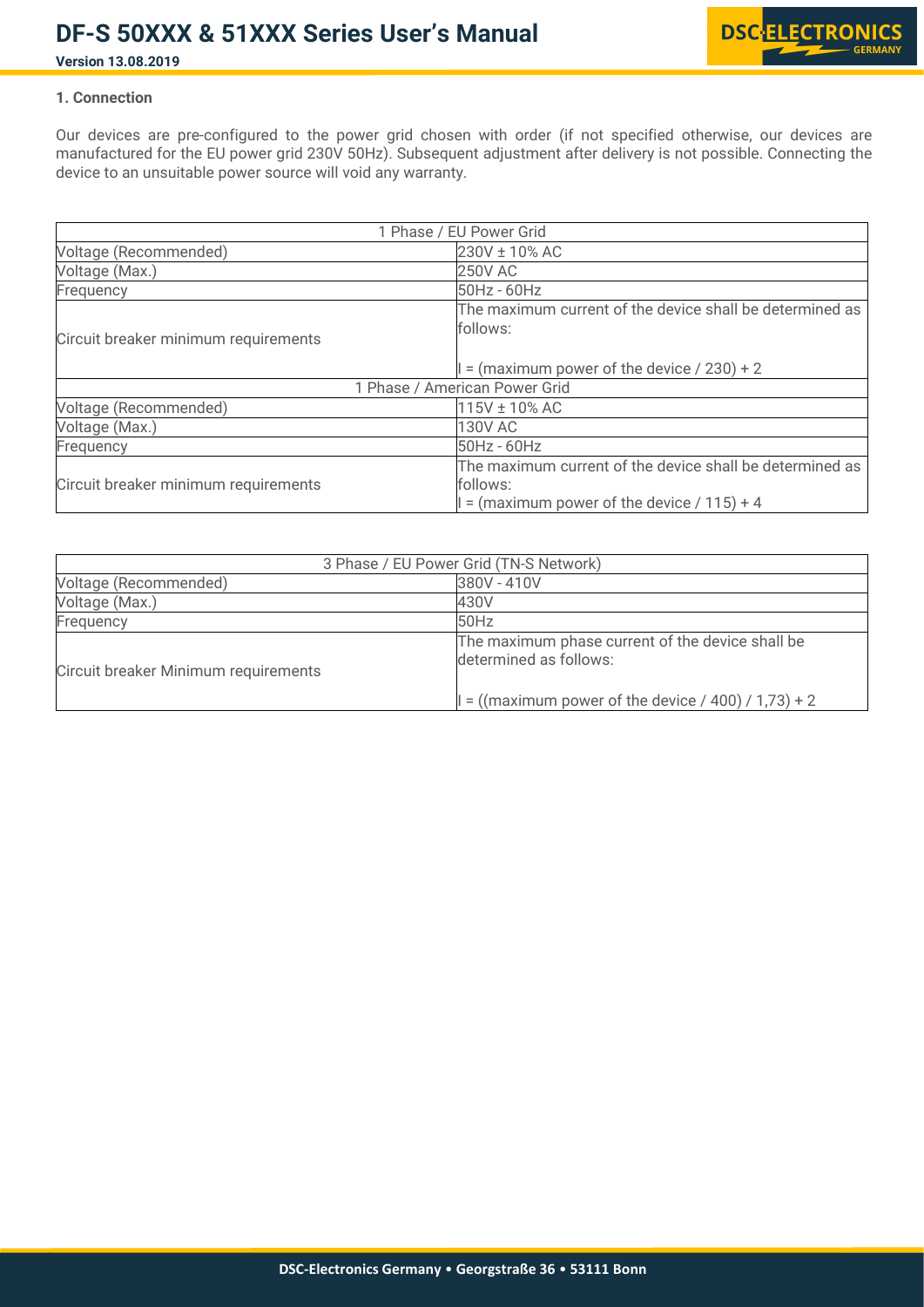**Version 13.08.2019**



### **2. General**

Please read through and understand this Operation Manual before operating the product. After reading always keep the manual nearby so that you may refer to it as needed. When moving the product to another location, be sure to bring the manual as well.

#### **Calibration**

Before shipment, the instrument has been calibrated carefully in our factory. The calibration procedures and standards are compliant to the national regulations and standards for electronic calibration. If you have requested a certificate with your order, this is enclosed with your device. With ordered off-site calibration (DaKKS) the calibration was not performed in-house, please refer to the laboratory calibration protocol for details.

#### **Warranty**

We guarantee that the instrument has undergone a strict quality test before shipment and has passed all prescribed functional tests. We provide our customers with a warranty period of three years from receipt of the device. During the warranty period, all repairs, as well as spare parts are always free of charge. The warranty is void in the case of defects which have been caused by user's fault, or in case of unauthorized opening.

#### **2.1 Safety Instructions**

This chapter contains important safety instructions that you must follow when operating the instrument and when keeping it in storage. Read the following before any operation to insure your safety and to keep the device in a proper condition.

#### **Safety Symbols**

The following safety symbols may appear in this manual or on the instrument:

| WARNING       | <b>WARNING</b>   | Identifies conditions or practices that could result in injury or loss<br>of life.                          |
|---------------|------------------|-------------------------------------------------------------------------------------------------------------|
| <b>AUTION</b> | <b>CAUTION</b>   | Identifies conditions or practices that could result in damage to<br>the instrument or to other properties. |
|               | <b>DANGER</b>    | <b>High Voltage</b>                                                                                         |
|               | <b>ATTENTION</b> | Refer to the Manual                                                                                         |
| 責             |                  | Protective Earth (PE)                                                                                       |
|               |                  | Earth (Ground)                                                                                              |
|               |                  |                                                                                                             |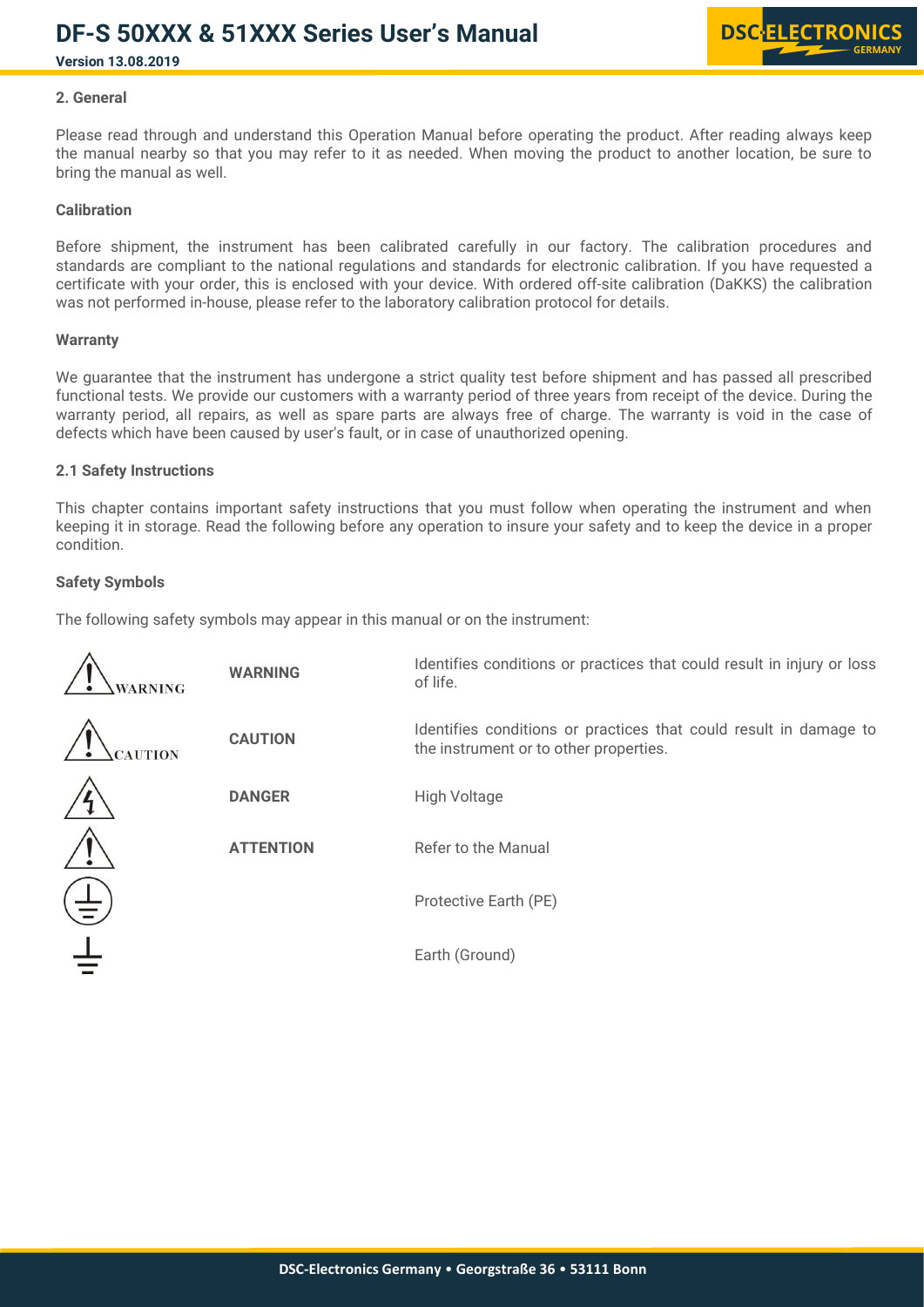

**Version 13.08.2019**

#### **2.2 Safety Guidelines**

Please follow the safety guidelines when using and putting the device into operation in order to prevent safety risks and to ensure the correct operation of the product.

- **Before connecting the device to the local power supply, make sure that the device is switched off.**
- **Check if the product is compatible with the local power supply before connecting it.**
- **Be careful on the correct earthing of the device (PE connection)**
- **Do not use the product in humid environments**
- **Do not touch the output terminals of the product with unprotected hands while it is switched on.**
- **Do not use the device in extremely dusty rooms**
- **Do not use the device outside the parameters specified in the data sheet**

#### **2.3 Unpacking and Examination**

Our products are delivered carefully packed in cardboard boxes or in wooden crates, depending on place of destination and the type of the device (dimensions, weight). We pay attention to the environmental compatibility of the upholstery and packaging materials used and ask you to dispose the filling material correctly if present.

Please unpack the device and check the packaging as well as the product for transport damage. Should you notice any damage to the packaging or the device, we ask you to log it with photos and inform us immediately.

ATTENTION: If the device has been delivered in a wooden box, please do not dispose it as it can be used for eventual return transport for service procedures. Also the packaging material of smaller devices can be stored in order to be used if necessary for a return transport.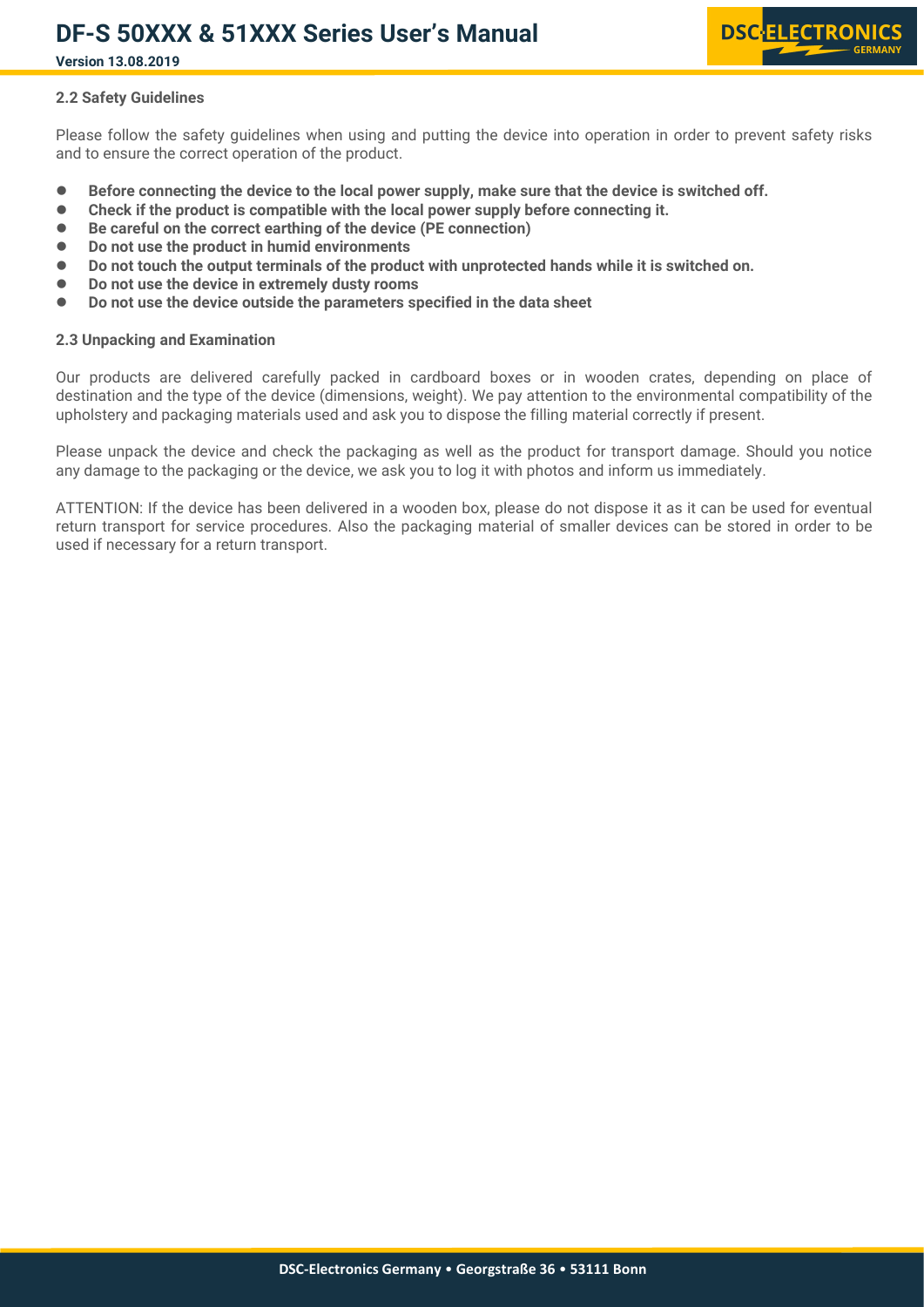**Version 13.08.2019**



**3. Operation Instructions**

**3.1 Front Panel Description 50XXX & 51XXX Series**





| No.            |                      | <b>Description</b>                                                                                    |  |  |
|----------------|----------------------|-------------------------------------------------------------------------------------------------------|--|--|
| 1              | Power switch         | Power on or off the AC power source.                                                                  |  |  |
| $\overline{2}$ | <b>Display meter</b> |                                                                                                       |  |  |
|                | Frequency meter      | Display the set frequency and output frequency.                                                       |  |  |
|                | Voltage meter        | Display set voltage and output voltage.                                                               |  |  |
|                | <b>Current meter</b> | Display set current and output current.                                                               |  |  |
|                | Watt meter           | Display output power or power factor.                                                                 |  |  |
| 3              | <b>Function keys</b> |                                                                                                       |  |  |
|                | 110V                 | Fast key for 110V voltage output.                                                                     |  |  |
|                | 220V                 | Fast key for 220V voltage output.                                                                     |  |  |
|                | 50Hz                 | Fast key for 50Hz frequency output.                                                                   |  |  |
|                | 60Hz                 | Fast key for 60Hz frequency output.                                                                   |  |  |
|                | V Set                | Voltage setting.                                                                                      |  |  |
|                | F Set                | Frequency setting.                                                                                    |  |  |
|                | I Set                | Enter current limit (maximum current).                                                                |  |  |
|                | <b>SYSTEM</b>        | System configuration.                                                                                 |  |  |
|                | HIGH/LOW             | Switch between high range and low range.                                                              |  |  |
|                | P/PF                 | Press to switch between power and power factor on the watt meter.                                     |  |  |
| 3              | <b>Function keys</b> |                                                                                                       |  |  |
|                | $\blacktriangle$     | Upper key. Press to increase parameter (voltage/frequency/current) value.                             |  |  |
|                | $\blacktriangledown$ | Lower key. Press to decrease parameter (voltage/frequency/current) value.                             |  |  |
|                | M1, M2, M3           | Memory keys. Make a short press to recall parameters. Make a long press (>1s) to                      |  |  |
|                |                      | store parameters.                                                                                     |  |  |
|                | ON/OFF               | Press to turn on or off the output.                                                                   |  |  |
| $\overline{4}$ | Output socket        | Auxiliary output socket for maximum 10A.                                                              |  |  |
| 5              | Rotary knob          | Infinite knob. Press one time to adjust output voltage. Press two times to adjust output              |  |  |
|                |                      | frequency. The adjustment speed changes according to rotary speed of the knob,<br>minimum 0.001/step. |  |  |
|                |                      |                                                                                                       |  |  |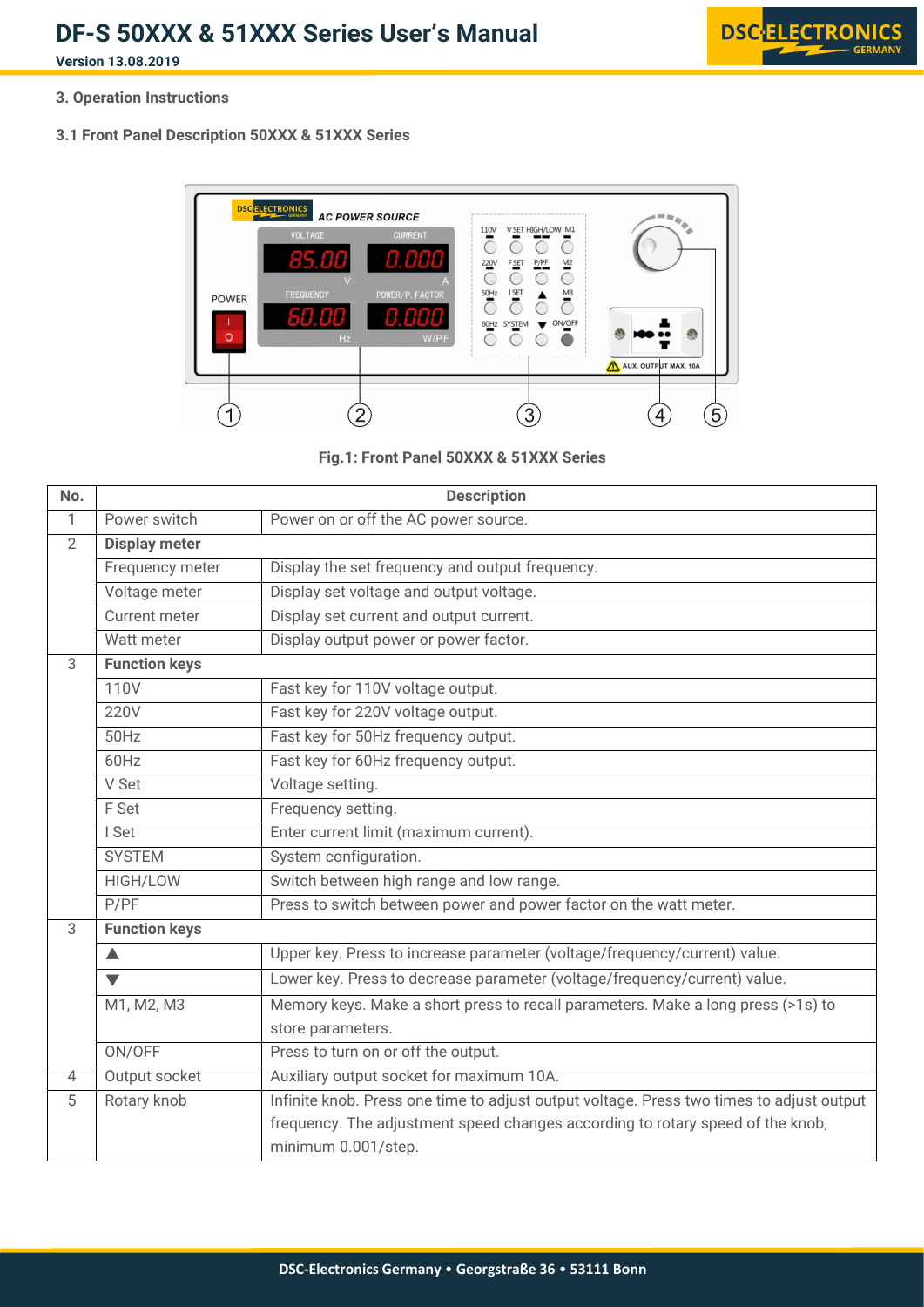**Version 13.08.2019**



### **3.2 Front Panel Description 61XXX Series**



**Fig.2: Front Panel 50XXX & 51XXX Series**

| No. | <b>Description</b>     |
|-----|------------------------|
| რ   | RS232 interface        |
|     | Cooling fan            |
| 8   | Output socket          |
| Q   | Over current protector |
| 10  | Input socket           |

#### **3.3 Power ON**

Set the "ON / OFF" switch to the ON position to turn on the device. The device is equipped with a soft-start delay which slowly charges the capacities in the power supply to limit the high inrush currents. After about 5 seconds, the power supply will switch into stand-by mode.

#### **3.3.1 Stand-By Mode**

The output is switched off in stand-by mode and the device is ready to set the desired output values. The displays show a voltage of 0V and a current of 0A, which corresponds to the actual values at the output.

Press the SET V, SET A or SET F button once to enter the setup menu for the selected parameter (V for Voltage, A for Current and F for Frequency).

#### **3.3.2 Enabling the Output**

Press the ON/OFF key to power on the output using the values set, the corresponding indicator lights on.

If an error occurs during operation, the output will be shut down immediately and the output indicator will flash. To reset the error, press ON/OFF key, then press the ON/OFF key once more to enable the output again.

#### **3.3.3 Voltage Setting**

Press the V SET key to enter the voltage setting. Press **Aor ▼** keys to increase or decrease the voltage value. The voltage value can be set in four adjustment steps: 0.01V, 0.1V, 1V and 10V. On a long press of the V SET key, the adjustment resolution changes from low to high every 0.3 seconds. If the set voltage value is not changed for 2s, the voltage meter flashes for two times and the new voltage value is set and displayed.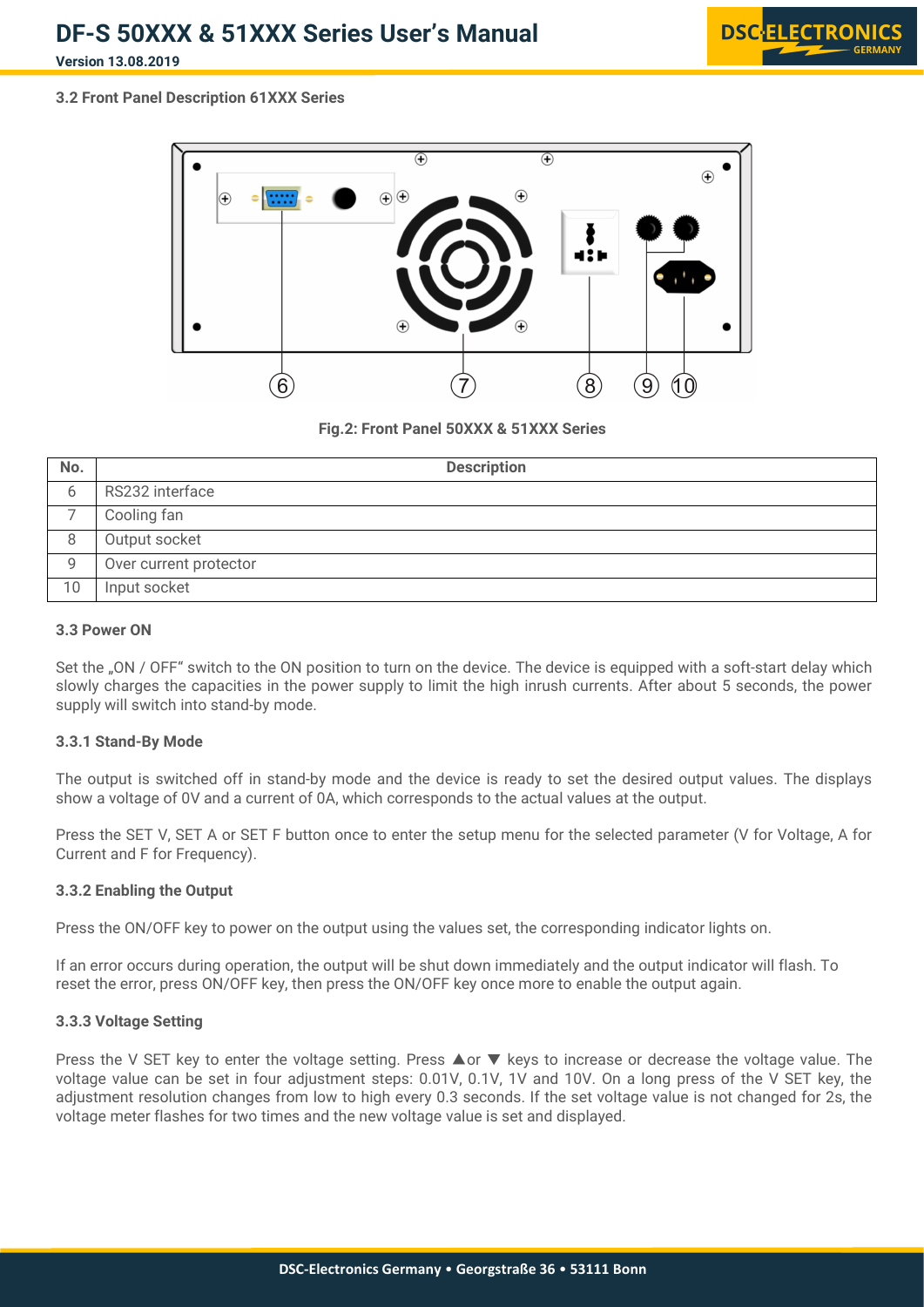# **Version 13.08.2019**

#### **3.3.4 Frequency Setting**

Press the F SET key to enter the frequency setting. Press **A** or ▼ keys to increase or decrease the frequency value. The frequency value can be set in four adjustment steps: 0.01Hz, 0.1Hz, 1Hz and 10Hz. On a long press of the F SET key, the adjustment resolution changes from low to high every 0.3 seconds. If the set frequency value is not changed for 2s, the frequency meter flashes for two times and the new frequency value is set and displayed.

#### **3.3.5 Current Limit Setting**

Press the A SET key to enter the current limit setting. Press **A** or ▼ keys to increase or decrease the current limit value. The current value can be set in four adjustment steps: 0.01A, 0.1A, 1A and 10A. On a long press ofthe A SET key, the adjustment resolution changes from low to high every 0.3 seconds. If the set current value is not changed for 2s, the current meter flashes for two times and the new current value is set and displayed.

#### **3.3.6 Low Voltage/ High Voltage Range Setting**

There are two output voltage ranges: Low range 0-150V and high range 0-300V. The voltage range is set by default at high range. The output voltage can be adjusted within the selected range only.

Press the HIGH/LOW key to switch between high range and low range. The rated current in high range is half of the rated current in low range. Please refer to specifications of rated current in the datasheet.

#### **3.3.7 Memory**

There power source can store three sets of voltage, current and frequency settings. There is one key for each memory slot: M1, M2 and M3. After setting up voltage, current and frequency values, press one of the memory keys (long press) to store the settings. The stored settings can be recalled by making a short press on the related memory key.

#### **3.3.8 System Settings**

Press the SYSTEM key to enter the system setup menu. Make a short press on the SYSTEM key to display system parameters: Baud rate, panel lock, output, commands, delay time and address, press ▲ and ▼ keys to change the values.

| <b>Parameter</b> | <b>Display</b>                           | <b>Description</b>                                                                                                                                                                                                        |
|------------------|------------------------------------------|---------------------------------------------------------------------------------------------------------------------------------------------------------------------------------------------------------------------------|
| Baud rate        | <b>VOLTAGE</b><br><b>CURRENT</b><br>Ъŀ   | Press <b>△or ▼</b> key to change baud rate as 2400, 4800,<br>9600, 19200 or 38400.<br>Default: 9600                                                                                                                       |
| Panel lock       | VOLTAGE<br><b>CURRENT</b><br>OFF<br>LocH | The panel lock can be set to ON or OFF by pressing ▲ or<br>▼ key. If set tot ON, the front panel keys are locked. Only<br>"ON/OFF" key and "SYSTEM" key is active in this mode.<br>Default: OFF                           |
| Output status    | VOLTAGE<br><b>CURRENT</b><br><b>NFF</b>  | The output status can be set to ON or OFF by pressing $\blacktriangle$<br>or ▼ key. If set to ON, the AC power source enables<br>output right after it is powered on. The front panel keys<br>are locked.<br>Default: OFF |
| Commands         | VOLTAGE<br><b>CURRENT</b>                | Communication protocol type used can be chosen by<br>pressing <b>▲or ▼</b> keys:<br>"0": turn off remote communication<br>"1": use ASCII commands<br>"2": use HEX commands<br>Default: 1                                  |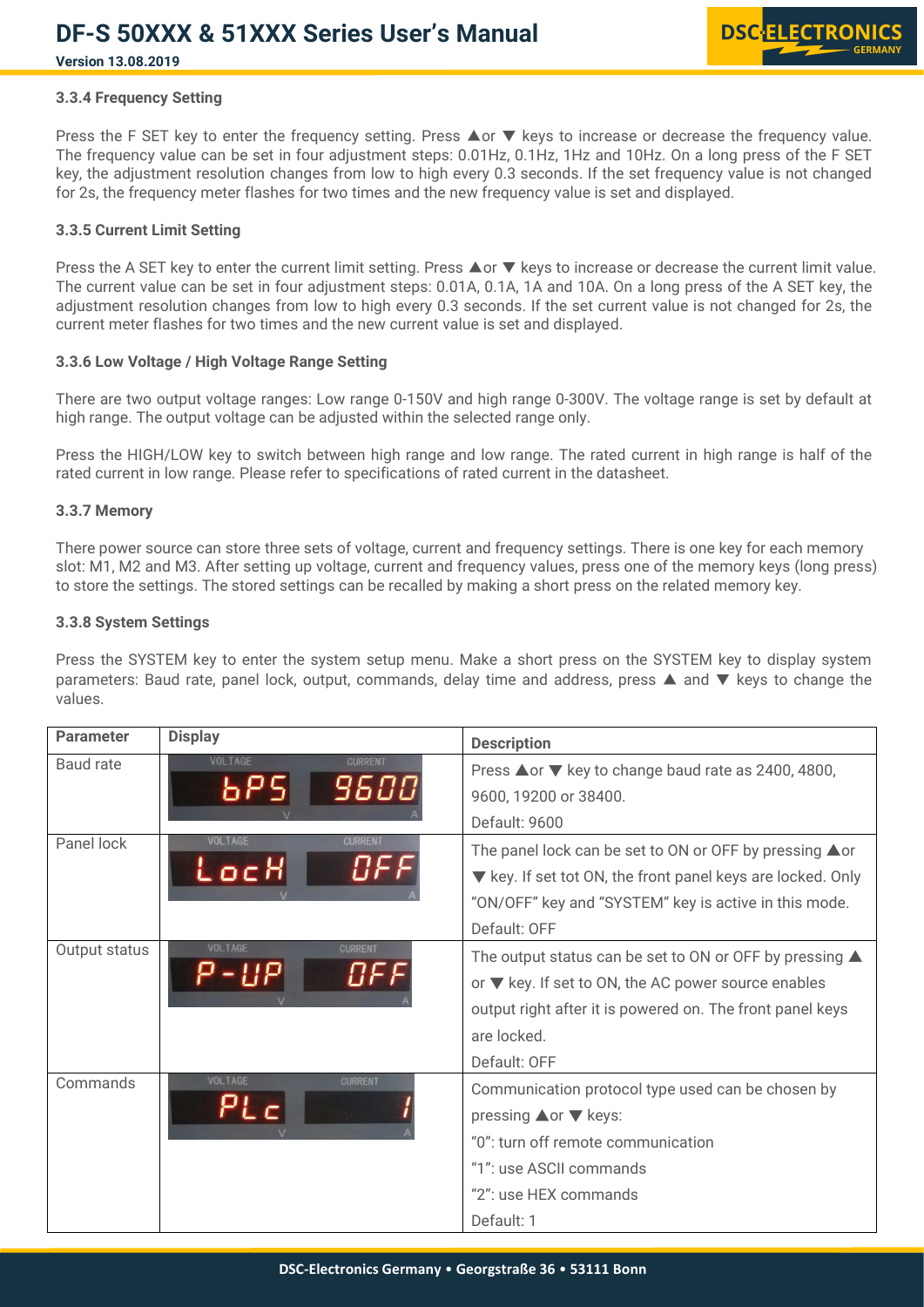**Version 13.08.2019**



**DS** 

RONIC

#### **4. Optional [A]: Interlock**

A security connection shutting down the output of the power supply immediately if at low state and triggering an internal alarm.

#### **5. Serial Port & Communication Protocol**

Devices of the DF-S 51XXX series are equipped with an RS232 interface, supporting commands in ASCII and HEX codes and an open protocol which allows an easy integration into anynew and existing infrastructure.

### **5.1 Interface Specifications**

|          | Pin-out: |                        |                     |
|----------|----------|------------------------|---------------------|
|          | Pin      | <b>Pin description</b> | <b>Pin function</b> |
| ◎<br>(၀) |          | $+5V$                  | <b>VCC</b>          |
|          |          | TXD                    | Send data           |
|          |          | <b>RXD</b>             | Receive data        |
|          |          | GND                    | Ground              |

#### **5.2 Communication Protocol**

#### **5.2.1 ASCII Commands to Query Parameters**

| <b>Commands</b> | <b>Parameters</b> | <b>Description</b>           |  |
|-----------------|-------------------|------------------------------|--|
| ?MAXPOW         |                   | Query the maximum power.     |  |
| ?MAXVOL         |                   | Query the maximum voltage.   |  |
| ?MAXCUR         |                   | Query the maximum current.   |  |
| ?MAXFRF         |                   | Query the maximum frequency. |  |
| ?MINFRE         |                   | Query the minimum frequency. |  |

#### **5.2.2 ASCII Commands to Set Parameters**

| <b>Commands</b> | <b>Parameters</b>        | <b>Description</b> |
|-----------------|--------------------------|--------------------|
| PON             | $\overline{\phantom{a}}$ | Turn on output.    |
| <b>POFF</b>     |                          | Turn off output.   |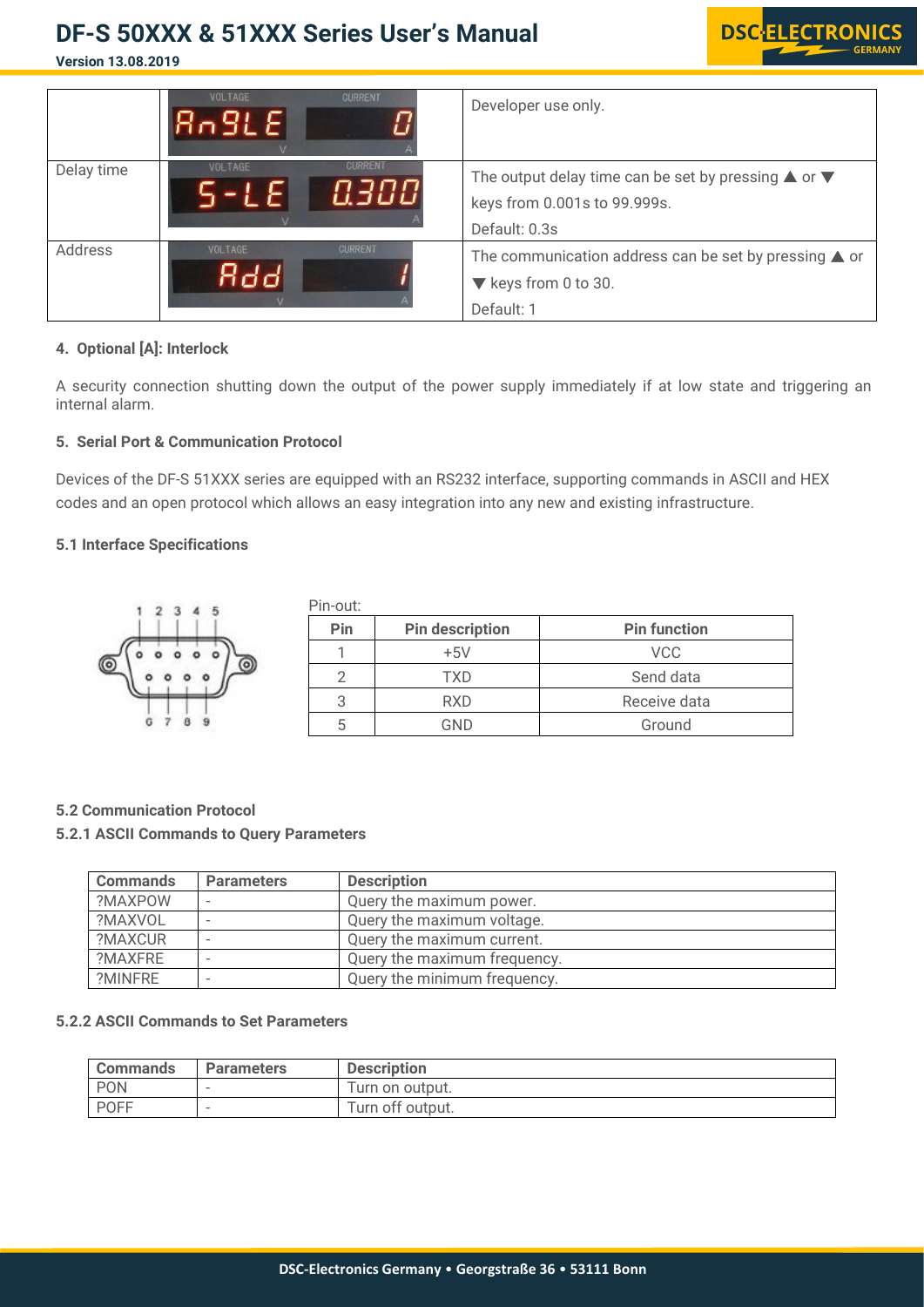**Version 13.08.2019**



| SVOL n       | Voltage                  | Set voltage.                     |
|--------------|--------------------------|----------------------------------|
| SFRE n       | Frequency                | Set frequency.                   |
| <b>SCURN</b> | Current                  | Set current limit.               |
| ?SVOL        |                          | Query the voltage setting.       |
| ?SFRE        |                          | Query the frequency setting.     |
| ?SCUR        | $\overline{\phantom{a}}$ | Query the current limit setting. |
| ?MVOL        |                          | Query the output voltage.        |
| ?MFRE        |                          | Query the output frequency.      |
| ?MCUR        | $\overline{\phantom{a}}$ | Query the output current.        |
| ?MPF         |                          | Query the output power factor.   |
| ?MPOW        |                          | Query the output power.          |

### **5.2.3 HEX Command Frame**

#### **5.2.3.1 HEX Request Frame**

**Frame format:** ID (1 byte) + command type (1 byte) + function code (1 byte) + data (4 byte) + check code (1 byte)

| <b>Command</b>      |                             | <b>Description</b>                             |
|---------------------|-----------------------------|------------------------------------------------|
| Instrument ID       | $1 - 28$                    | ID of the power source.                        |
| <b>Command Type</b> | 0x52                        | Read access                                    |
|                     | 0x57                        | Write access                                   |
|                     | 0x58                        | Reset                                          |
| Function code       |                             | The operation parameter.                       |
| Data                | High byte follows low byte. | Write data: Write data to the AC power source. |
|                     |                             | Read data: Data response.                      |
|                     |                             | Reset command: Ignored.                        |
| Check code          |                             | The sum of the first seven bytes.              |

**Note:** The power supply will not return a reply after receiving a reset command.

### **5.2.3.2 HEX Function Codes**

| <b>Function</b><br>Code | <b>Function</b><br><b>Description</b> | <b>Data Description</b>                                     |                                               | <b>Data Read</b>                                            | <b>Data Write</b>                                                                                      |
|-------------------------|---------------------------------------|-------------------------------------------------------------|-----------------------------------------------|-------------------------------------------------------------|--------------------------------------------------------------------------------------------------------|
| 0x30                    | Output mode                           | 0 byte<br>Over current<br>active                            |                                               | 1: Over current<br>0: Reset over current alarm<br>0: Normal |                                                                                                        |
|                         |                                       | 1 byte                                                      | Malfunction<br>alarm active                   | 1: Malfunction<br>0: Normal                                 | 1: Reset alarm                                                                                         |
|                         |                                       | 2 byte                                                      | High range or<br>low range                    | 1: High range<br>0: Low range                               | Ignored                                                                                                |
|                         |                                       | 3 byte                                                      | Output on or off                              | 1: Output on<br>0: Output off                               | Ignored                                                                                                |
| 0x31                    | Targeted<br>frequency                 | Frequency value, 4 bytes,<br>unit 0.1Hz, range<br>450-2500. |                                               | The present<br>frequency                                    | The new frequency                                                                                      |
| 0x32                    | Targeted<br>voltage in<br>high range  | Voltage value, 4 bytes, unit<br>0.1V, range 0-3000.         |                                               | The present<br>voltage                                      | The new voltage. If the previous<br>voltage is in low range, device will<br>be switched to high range. |
| 0x33                    | Targeted<br>voltage for<br>auto range | Voltage value, 4 bytes, unit<br>0.1V, range 0-3000.         |                                               | The present<br>voltage                                      | The new voltage. Voltage range<br>will change accordingly.                                             |
| 0x34                    | Max. output<br>current                | Current in 4 bytes, unit<br>0.001A, range below<br>30000.   |                                               | <b>Current limit</b><br>value.                              | Current limit value.                                                                                   |
| 0x35                    | Output on/off                         |                                                             | Output status, 4 bytes<br>(only read status). | 1: Output on<br>0: Output off.                              | Turn on output.                                                                                        |